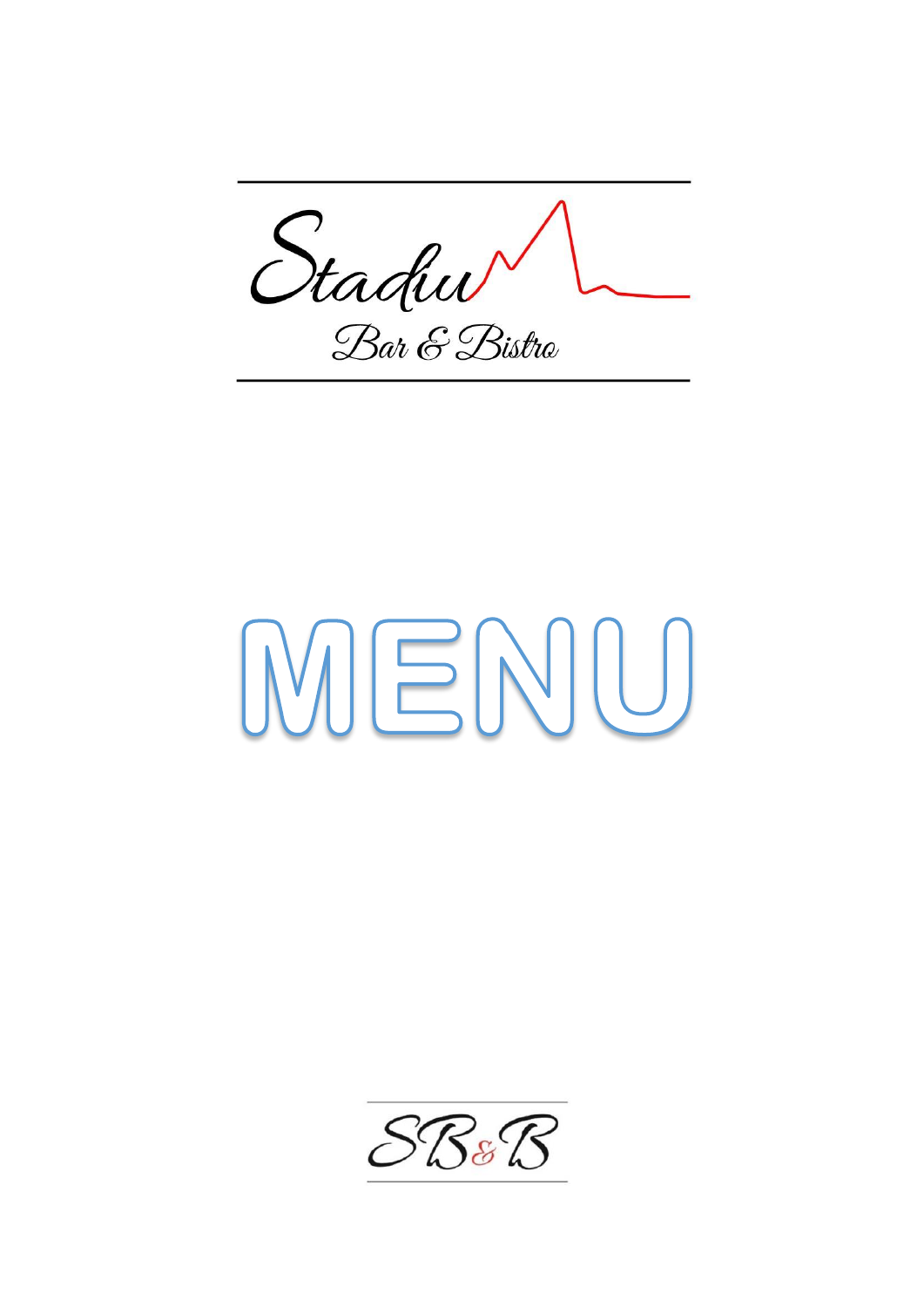## *"Nothing Brings People Together Like Good Food"*

*If you have any special dining or dietary requirements most of our menu can be adapted to meet your needs. Gluten free breads are also available on all burgers and pizzas so please discuss your needs with our knowledgeable staff.*

**Don't Forget to Check Out Our Daily Specials!**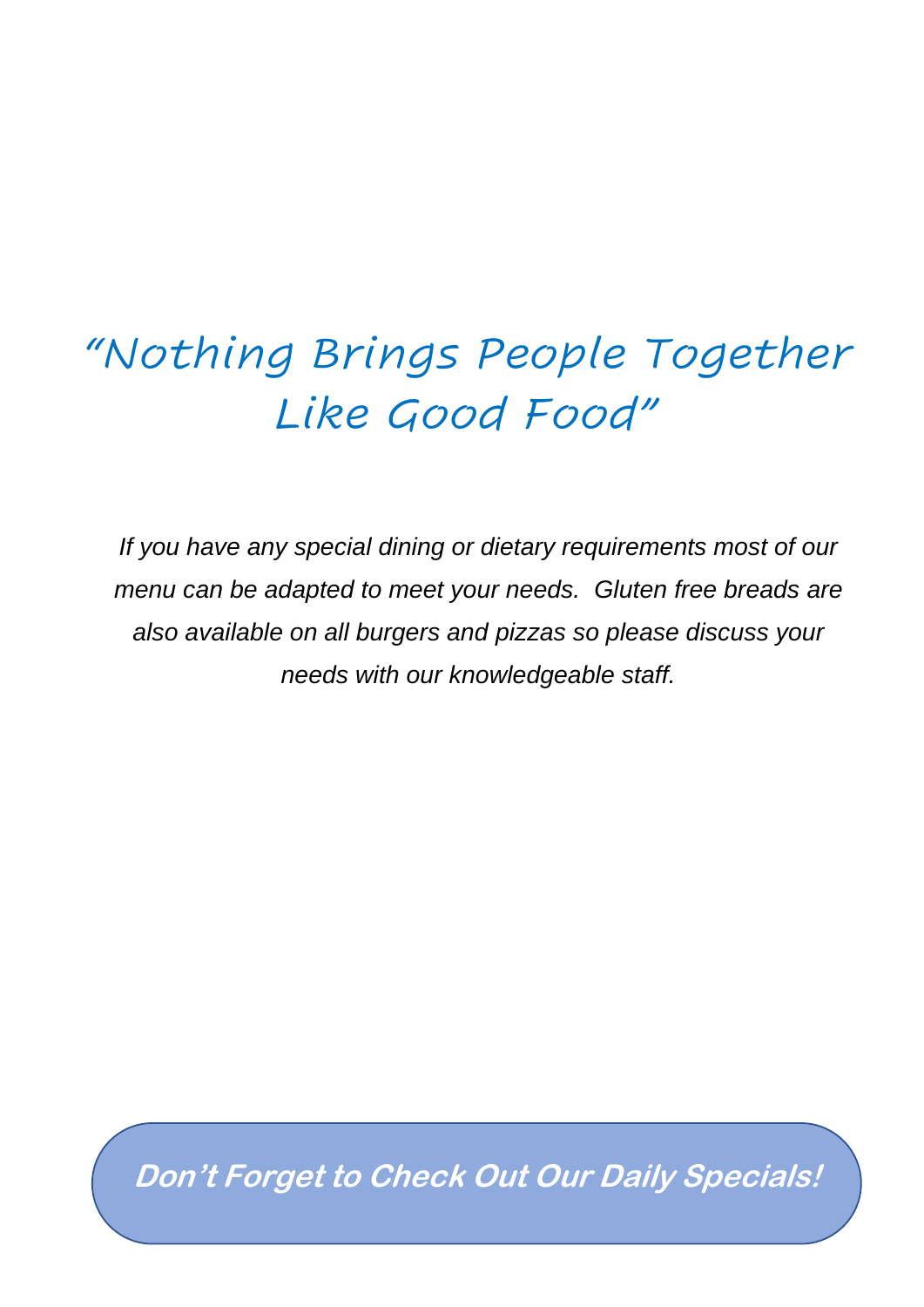|  |  |  | Pulb Grulb, Tasters, Starters |
|--|--|--|-------------------------------|
|--|--|--|-------------------------------|

| Pizza Bread<br>Garlic or Pesto topped with cheese (add bacon for \$3.00)                                                                                                                                             | \$8.00            |
|----------------------------------------------------------------------------------------------------------------------------------------------------------------------------------------------------------------------|-------------------|
| Edamame Beans (gf, df, v, vegan)<br>Steamed with a dusting of sea salt                                                                                                                                               | \$5.00            |
| Platter (df)<br>A selection of crispy deep-fried delicacies served with spicy potato wedges with<br>aioli, tomato & sweet chilli sauce (also available in medium & large)                                            | \$20.00           |
| Nachos – Beef or Pulled Pork $(qf)$<br>Choose either beef & beans or pulled pork set upon nacho chips with melted cheese,<br>sweet chilli sauce & sour cream or bbq sauce, garlic aioli & fresh salsa (pork)         | \$16.00           |
| Wedges<br>Spicy potato wedges topped with cheese & bacon served with a sweet chilli<br>sauce & sour cream (available small or large, with or without cheese & bacon)                                                 | \$16.00           |
| It's a Wrap!<br>Crispy chicken, bacon & creamy coleslaw, a drizzle of chipotle sauce wrapped in<br>a soft tortilla with a side of spicy wedges and sour cream. (2 per serve)                                         | \$16.00           |
| Fish & Chips<br>Beer Battered (or crumbed) 1 piece with our creamy slaw, fries served with tartar<br>& tomato sauce with a slice of lemon (additional piece - \$6.00)                                                | \$19.00           |
| Coca Cola Ribs<br>A full pound of slow cooked pork ribs in a sticky coke & bbq sauce sitting on<br>crispy french fries, with a side of creamy coleslaw & sprinkle of sesame seeds; be<br>prepared, its big and messy | \$24.00           |
| <b>Prawn Cocktail</b><br>Served on shredded lettuce accompanied with a homemade Russian dressing                                                                                                                     | \$13.50           |
| Salt & Pepper Squid<br>Served on a bed of sesame infused coleslaw with a drizzle of aioli                                                                                                                            | \$14.50           |
| <b>Chicken Schnitzel</b><br>A generous portion of crumbed chicken served with creamy coleslaw & crispy<br>fries accompanied by a lite gravy and a lemon wedge.<br>(add parmigiana or mignon)                         | \$23.00<br>\$8.00 |
| Vegetarian Stack (v)<br>A vegetarian patty sitting upon a neapolitan sauce topped with garlic sauteed<br>seasonal vegetables & mushrooms with a drizzle of hollandaise sauce &<br>balsamic reduction                 | \$16.00           |

*- Quiz Every Wednesday Night, Free Entry & Great Prizes -*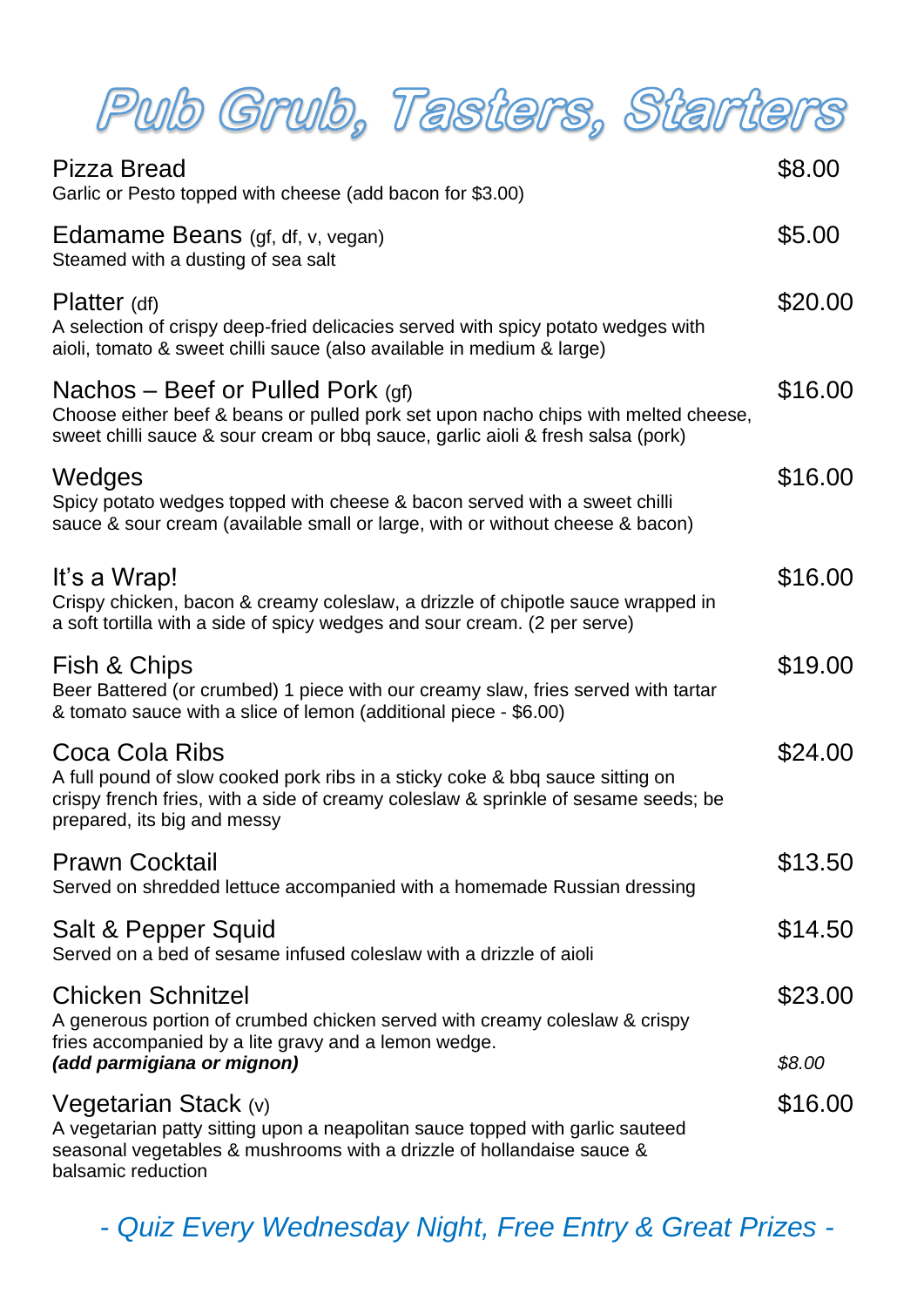

| Roast Veg Salad with Rocket & Feta (gf, dfa, v)<br>An assortment of roasted vegetables with toasted pumpkin seeds tossed through<br>rocket, micro-herbs with crumbled feta & a drizzle of olive oil | \$18.00                  |
|-----------------------------------------------------------------------------------------------------------------------------------------------------------------------------------------------------|--------------------------|
| Chicken & Bacon Salad (gfa, df)<br>Sautéed chicken & bacon tossed through a mixed seasonal salad topped with our<br>own honey mustard dressing topped with a runny fried egg and crispy noodles     | \$18.00                  |
| Thai Beef Salad (gfa, df)<br>Juicy sirloin sliced & marinated in a mild Thai sauce flash fried and tossed through<br>a seasonal salad with crispy noodles                                           | \$20.00                  |
| Meatlovers Pizza (gfa)<br>A generous selection of quality meats finished with a BBQ sauce swirl                                                                                                     | \$15.00                  |
| Chicken & Bacon Pizza (gfa)<br>Chicken, bacon, cranberry, aioli & blue vein cheese with an aioli swirl                                                                                              | \$15.00                  |
| Hawaiian Pizza (gfa)<br>Chunky ham & fresh pineapple                                                                                                                                                | \$15.00                  |
| Margherita Pizza (gfa, v)<br>Fresh tomatoes with a trio of cheese with a touch of parmesan with basil pesto                                                                                         | \$15.00                  |
| Prawn & Chorizo Pizza (gfa)<br>Juicy prawns & spicy chorizo combo on top of our homemade bases with a swirl<br>of garlic aioli                                                                      | \$15.00                  |
| Beef, Mushroom & Red Onion Pizza (gfa)<br>Strips of quality beef, mushrooms & red onion with three cheese and a drizzle of<br>hollandaise sauce                                                     | \$15.00                  |
| Chicken Fettucine (small or large)<br>Chicken, bacon & mushrooms with julienne vegetables in a creamy broth                                                                                         | \$15.00<br>or<br>\$20.00 |
| Garlic Funghi Fettucine (v) (small or large)<br>Creamy garlic mushrooms with julienne vegetables in a creamy sauce                                                                                  | \$15.00<br>or<br>\$20.00 |
| Prawn & Chorizo Fettuccine (small or large)<br>Large juicy prawns, spicy chorizo with julienne of vegetables in a neapolitan<br>sauce with cherry tomatoes & a drizzle of basil pesto               | \$15.00<br>or<br>\$20.00 |

*- Birthdays, Weddings, Celebrations & Functions –*

*Large or Small – We Can Cater*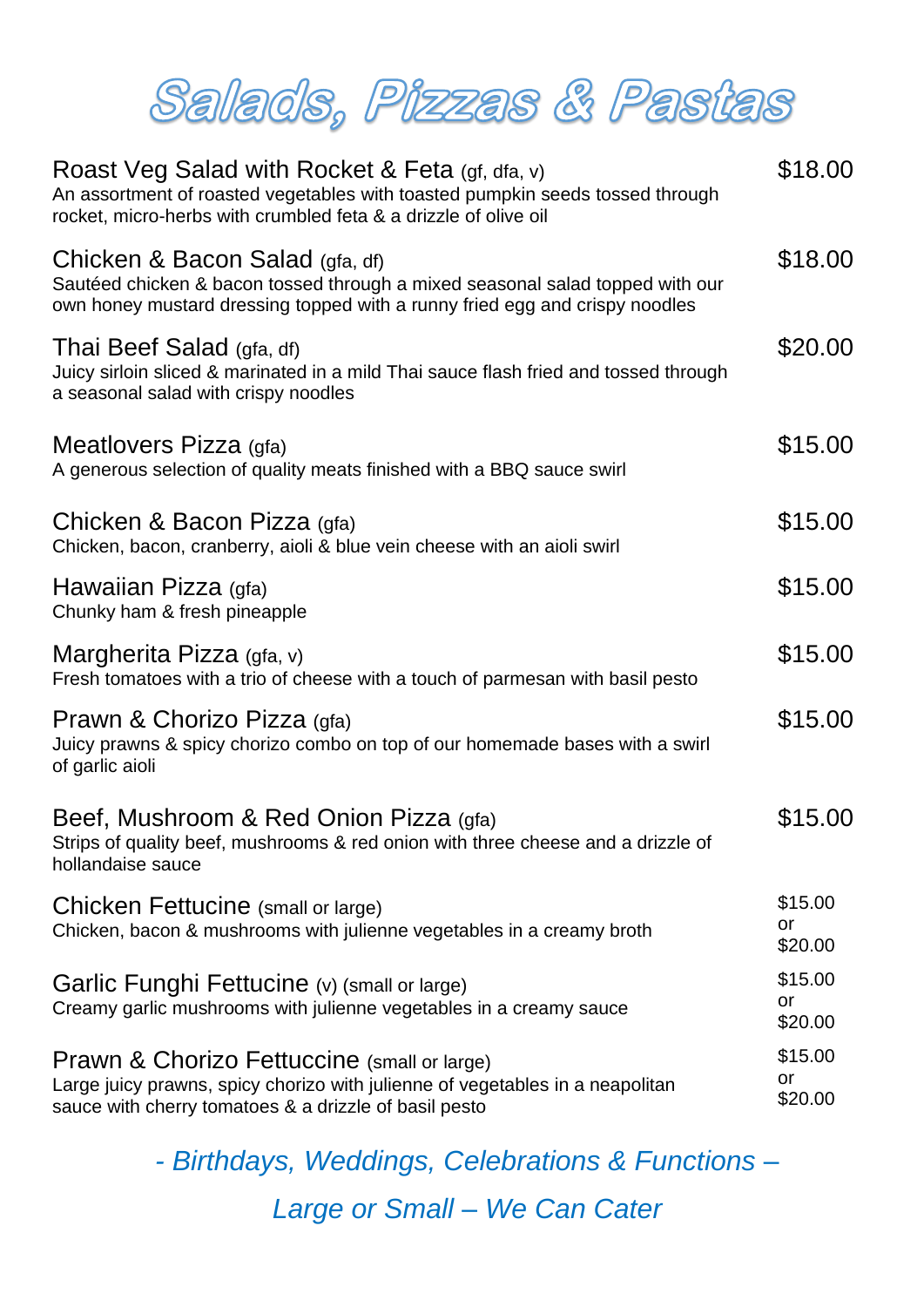Burgers & Sandwiches

All burgers come with a seasonal salad & a 3 cheese combo set between a freshly baked herb & garlic bun unless otherwise stated (bun-less or GF options available).

#### *- Add fries \$3.50*

| <b>Ugly Beef Burger</b><br>150-gram smashed beef patty dunked in our BBQ sauce, bacon, with added<br>gherkins, onion rings & mustard (add blue cheese \$2.00)     | \$13.50 |
|-------------------------------------------------------------------------------------------------------------------------------------------------------------------|---------|
| Chicken Burger<br>Crispy crumbed chicken breast, bacon with cranberry sauce & aioli                                                                               | \$13.50 |
| <b>Fish Burger</b><br>Fresh beer battered fish, seasonal salad leaves, egg & tartare sauce between a<br>bap bun.                                                  | \$13.50 |
| Lamb Burger<br>Moroccan spiced lamb, feta & yoghurt dressed coleslaw with fresh cucumber &<br>tomato                                                              | \$13.50 |
| Vegetarian Burger (v)<br>A vegetarian patty served with a pesto sauce infused coleslaw on a warm bap                                                              | \$13.50 |
| <b>Pulled Pork Burger</b><br>Tangy juicy pulled pork with creamy cheesy coleslaw between a warm bap bun                                                           | \$13.50 |
| B.L.T.<br>Bacon, lettuce & tomato set between a warm bap with mayo & tomato sauce (add<br>chicken \$5.00)                                                         | \$13.50 |
| <b>Steak Sandwich</b><br>Medium sirloin steak with salad, mayo between freshly baked stadium bun<br>topped with our own onion marmalade. (add blue cheese \$2.00) | \$13.50 |

### *Don't forget you can enhance your burger with any of the "Pimp My Meal" options… have a play!*

# Life is better with Burgers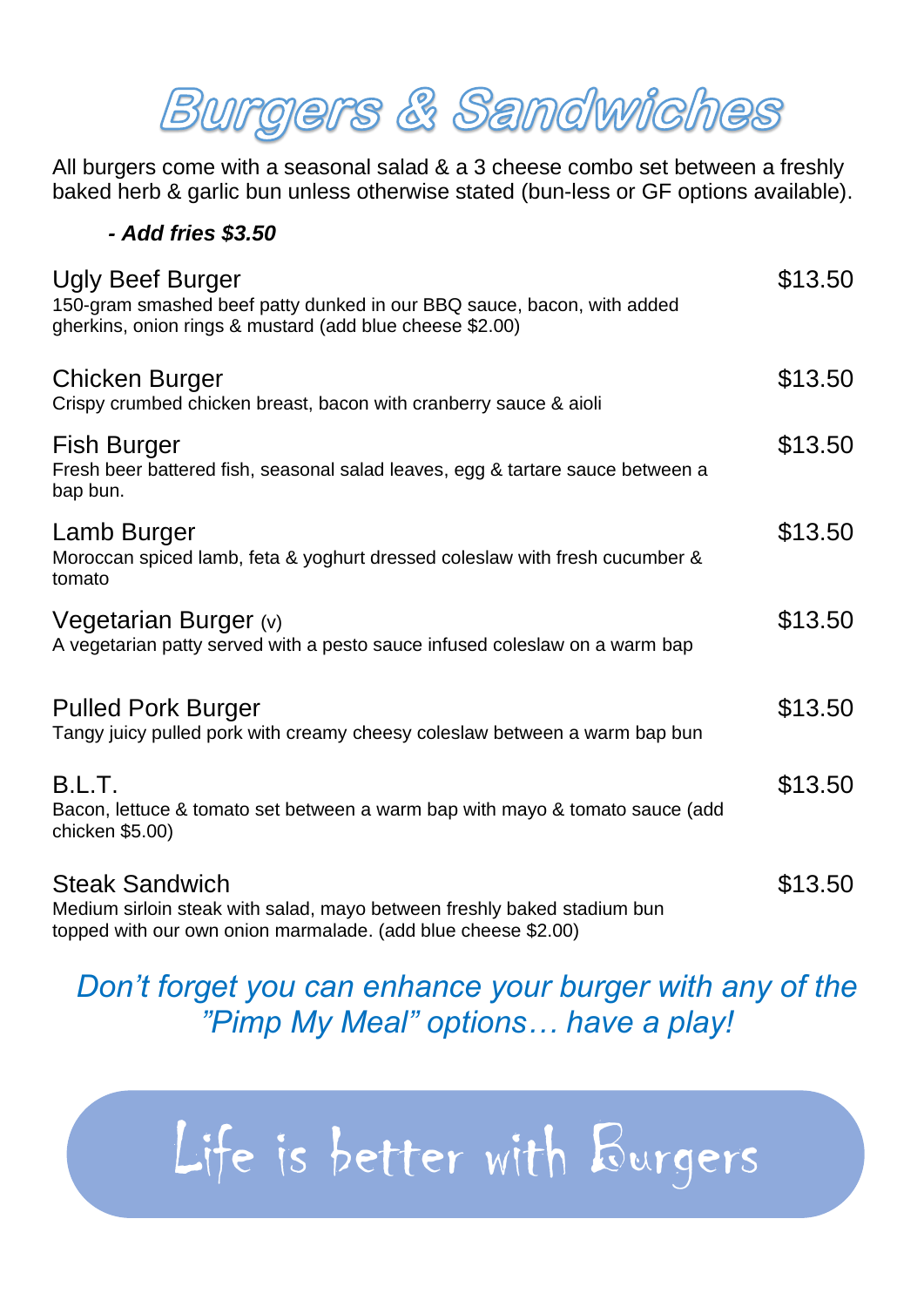Mains & Grill

| Lamb Shank $(gf, dfa)$<br>Tender lamb shank (1) topped with onion marmalade upon buttery, creamy<br>smashed potato with garlic sauteed seasonal vegetables served with our own jus                             | \$30.00 |
|----------------------------------------------------------------------------------------------------------------------------------------------------------------------------------------------------------------|---------|
| Twice Cooked Pork Belly (gf, dfa)<br>Tender pork belly, crackle, topped with a fresh salsa served with our homemade<br>ham, mustard potato rosti with corn coleslaw & our jus reduction                        | \$29.00 |
| Scotch Fillet (gf, dfa)<br>300 grams of prime scotch cooked to your liking accompanied by sauteed greens,<br>mushrooms with creamy mash potato in a pool of jus & a drizzle of our own<br>hollandaise sauce    | \$37.50 |
| Pan Fried Fish (gf)<br>Fillets (2) of our fish of the day, pan fried in butter with sauteed seasonal veg and<br>baked cherry tomatoes, in a garlic, lemon, capers & creamy sauce with a small<br>side of fries | \$29.00 |
| Macadamia Chicken (dfa)<br>Baked chicken breast stuffed with a macadamia & maple crumb wrapped in streaky<br>bacon, on an assortment of roast veg with a macadamia & maple infused gravy                       | \$29.00 |
| The Grill - design your own                                                                                                                                                                                    |         |
| Prime New Zealand Sirloin – 250 grams OR                                                                                                                                                                       |         |
| Prime New Zealand Scotch – 200 grams                                                                                                                                                                           | \$25.00 |
| Add more beef – per 100 grams                                                                                                                                                                                  | \$10.00 |
| cooked to your liking and matched with any of the following to design your own meal:                                                                                                                           |         |

| $\bullet$ fries<br>• salad<br>• garlic root veg.         | • mash potato & gravy<br>coleslaw<br>$\bullet$<br>• sautéed veg. | $\bullet$ onion rings (5)<br>$\bullet$ eggs (2) | \$5.00<br>per item |
|----------------------------------------------------------|------------------------------------------------------------------|-------------------------------------------------|--------------------|
| choose between the following sauces:                     |                                                                  |                                                 |                    |
| • chefs peppered sauce,<br>• garlic & herb butter $(gf)$ | mushroom sauce<br>$\bullet$ red wine jus (gf, df)                |                                                 |                    |

Go the extreme with the added:

- mignon (bacon & mushrooms) \$8.00
- surf & turf (garlic prawns) \$10.00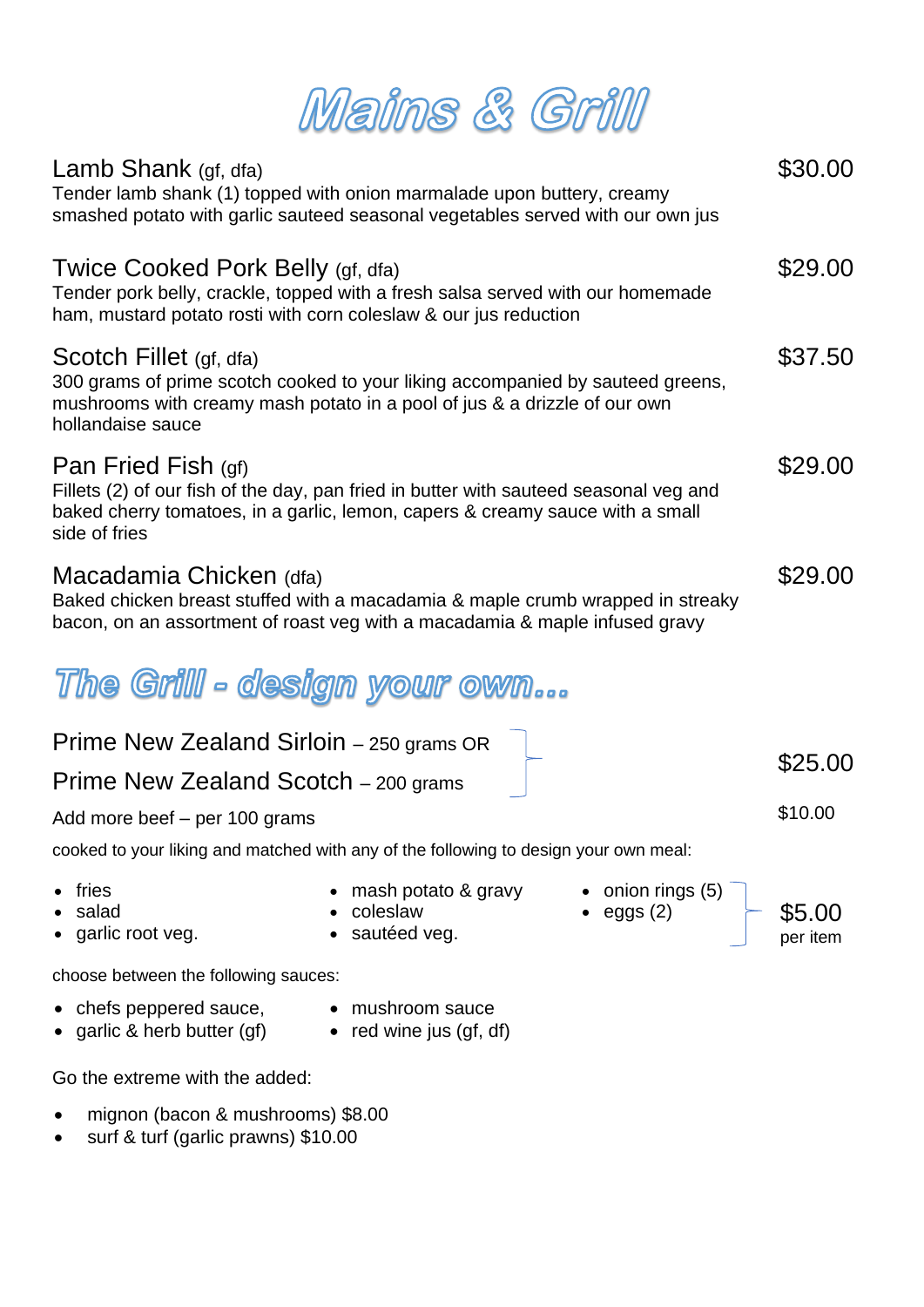Pimp options & sides

| Bacon                    | \$5.00         | Coleslaw                              | \$5.00 |
|--------------------------|----------------|---------------------------------------|--------|
| Fries (Small or Large)   | \$5.00/\$10.00 | Side Salad                            | \$5.00 |
| Sautéed mixed vegetables | \$5.00         | Onion Rings (x5)                      | \$5.00 |
| Mash potato & gravy      | \$5.00         | Gourmet sauces (as per steak options) | \$3.00 |
| Eggs $(1 or 2)$          | \$3.00/\$5.00  | Extra sauce/aioli                     | \$1.00 |

## *A full range of desserts and coffees are available.*

## *Ask one of our staff for a menu and finish your meal off with a bang!*